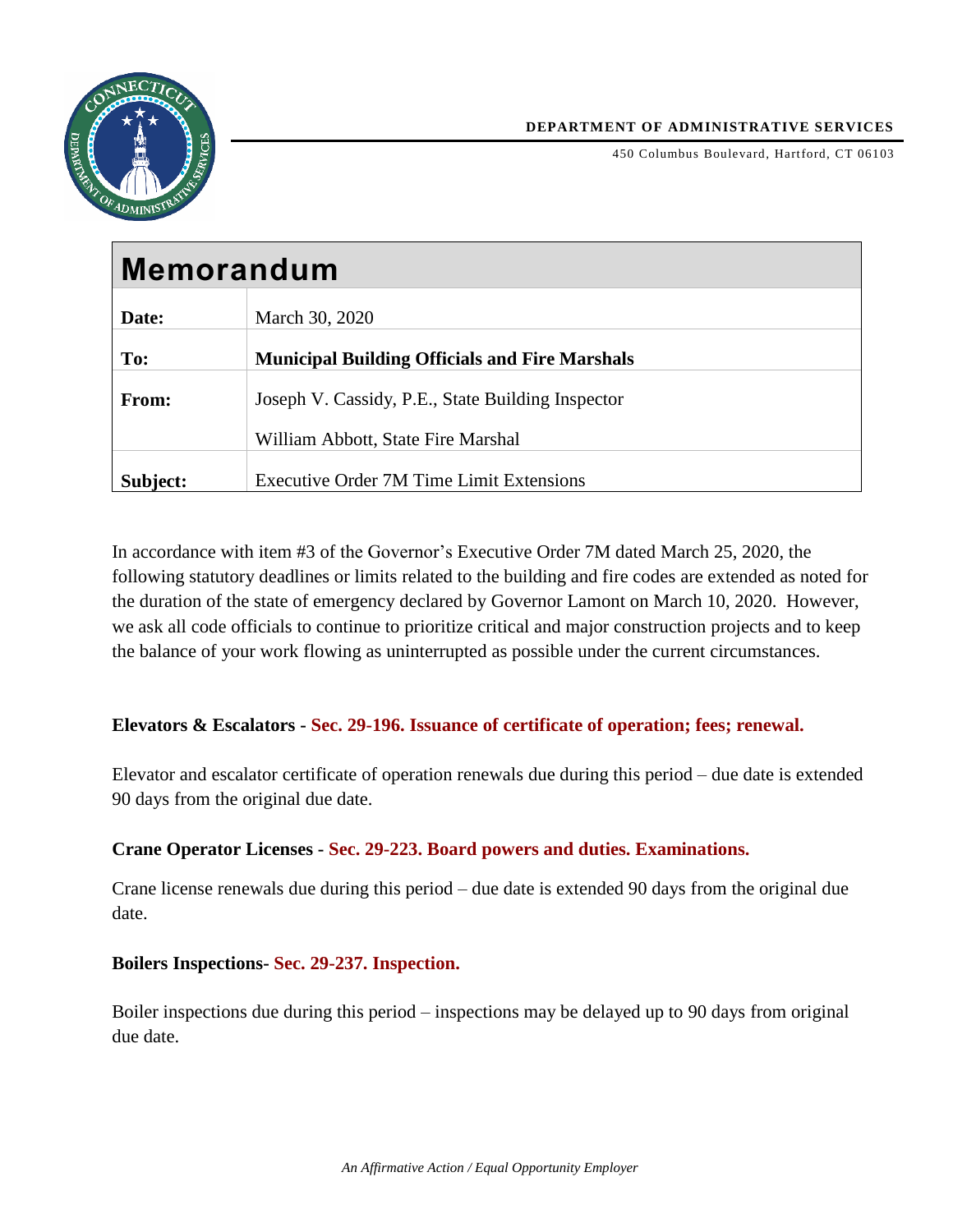# **Building Code Modifications – Sec. 29-254. Amendments to the code. Variations and exemptions.**

Submission of modification applications by local building officials to OSBI – may be delayed up to 90 days from the date of receipt.

## **Building Officials Continuing Education - Sec. 29-262. Licensure of building officials. Continuing educational programs.**

Continuing education cycles ending during this time period – end date is extended 90 days from the original end date.

### **Building Permits - Sec. 29-263. Permit to construct or alter. Education fee.**

Building Official action on permit applications – may be extended up to 90 days from the date of application.

Submission of education fees by municipalities to DAS/OEDM for the quarter ending March 31, 2020 - may be delayed up to 90 days.

## **Accessibility Waivers - Sec. 29-269. Standards for construction of buildings to accommodate persons with physical disabilities**

State Building Inspector decisions on accessibility waiver applications – may be delayed up to 90 days from date of receipt of the application.

### **Fire Code Modifications - Sec. 29-291b. State Fire Prevention Code: Variations, exemptions**

Submission of modification applications by the local fire marshal to OSFM– may be delayed up to 90 days from the date of receipt.

### **Fire Safety Code Modifications - Sec. 29-296. Variations or exemptions from code.**

Submission modification applications by local fire marshals to OSFM – may be delayed up to 90 days from the date of receipt.